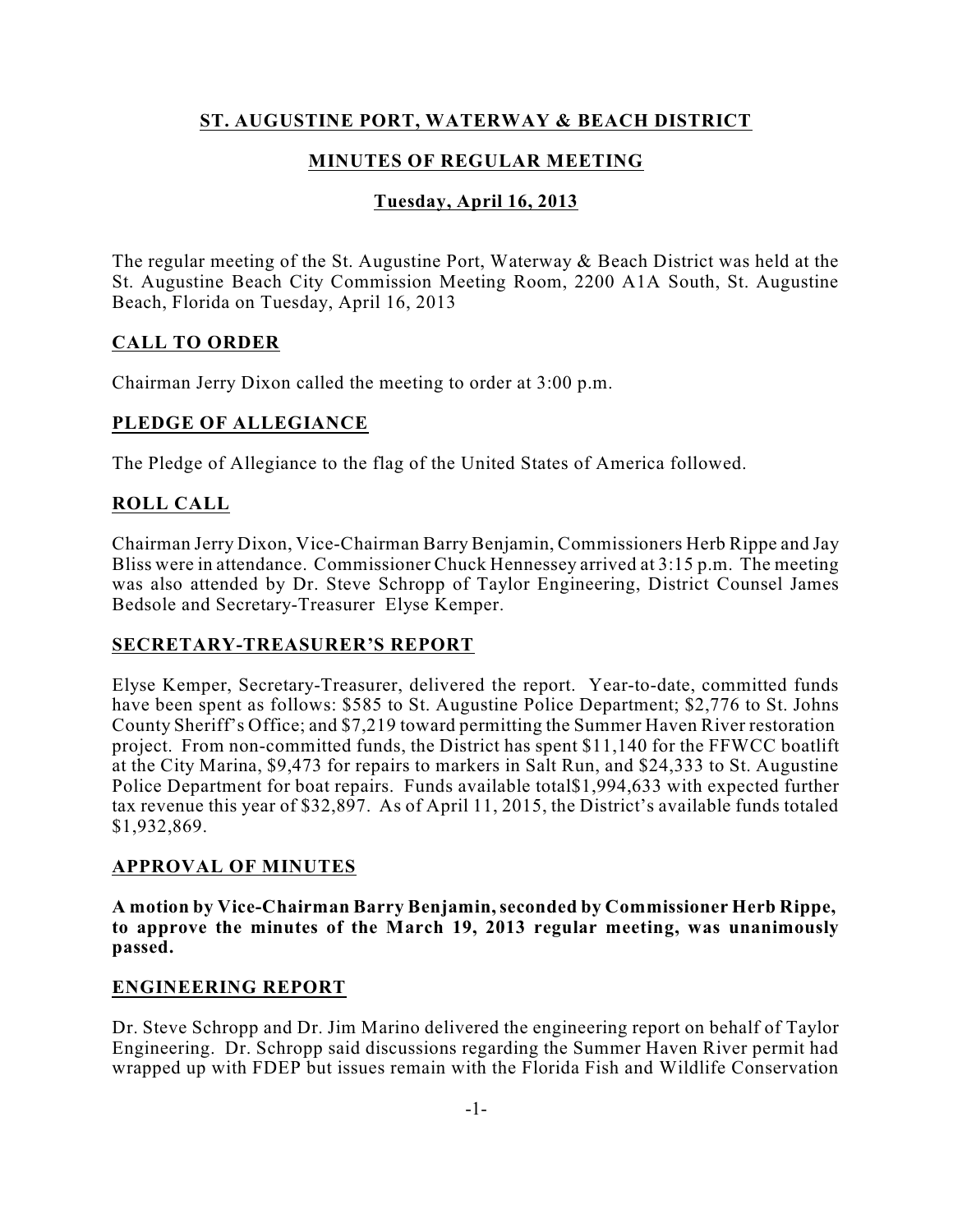Commission (FWC) regarding least tern nesting habitat. Representatives of FWC have suggested creating a habitat on an existing spoil island west of the Intracoastal Waterway as a mitigation measure. However, the island is owned by the State of Florida and is encumbered by an easement in favor of the United States Army Corps of Engineers (USACE) and the Florida Inland Navigation District (FIND). He said FIND may also want to use the island for mitigation. He will meet with Friends of Summer Haven River next week to discuss it further.

In response to questions from Commissioner Bliss and Chairman Dixon, Dr. Schropp said the island has existed since the 1970's and making a tern habitat would require flattening, fencing, monitoring and maintaining the habitat.

Dr. Schropp then discussed a letter to FDEP he drafted for Chairman Dixon's signature. The letter addresses the Board's concerns about the draft Inlet Management Plan (IMP) presented by officials from FDEP at the March 19, 2013 meeting. Chairman Dixon said the letter needs to mention the use of a hopper dredge. Dr. Schropp said specification of the means of dredging was deliberately omitted from the letter, as any economical means should be allowed. Commissioner Bliss said he wanted to consider the matter until next month and asked if there were any particular deadline for the Board's response. Dr. Schropp said there was not.

Commissioner Rippe said FDEP officials have had many internal discussions about the District's role in inlet management. He said they want the District to assume a much larger role than has historically been the case. Specifically, they believe the Board should act to expand the tax base of the District by making it cover the entire county. Chairman Dixon said USACE is accountable for maintaining the inlet because it is a federal inlet and that raising more taxes locally would make no difference in the District's responsibilities.

Commissioner Hennessey questioned why the IMP attributed beach erosion eight miles north of the inlet to its influence. He said the data FDEP relies on to come to that conclusion is incomplete, at best. Jim Marino, President of Taylor Engineering, explained there are many causes for beach erosion, the influence of coastal inlets being only one such cause, and that the amount of influence St. Augustine Inlet has eight miles north is unknown. Commissioner Hennessey reiterated his concern the draft IMP states the District is the responsible local entity for inlet maintenance and that the IMP then links all beach erosion to inlet maintenance. Commissioner Rippe said this IMP relates only to St. Augustine Inlet and that the IMP seems to make the District responsible for the inlet. Mr. Marino said the difference in the position of the District and the USACE vis-à-vis inlet maintenance is that USACE is accountable for funding inlet maintenance while the District is merely a local sponsor for some inlet projects and is not accountable for funding inlet projects.

Commissioner Hennessey went on to say that the IMP combines the navigation issue of the inlet channel with the shore protection issue of moving sand to the beaches. He said moving sand north could be excessively expensive, especially the requirement to truck-haul sand northward. Commissioner Rippe said directions regarding how sand should be moved northward should be removed from the IMP. Mr. Marino said the recommendation to FDEP should be to strike any specification of means or methods of accomplishing the required transfers of sand. Mr. Marino said the requirement for IMPs at the state level is usually a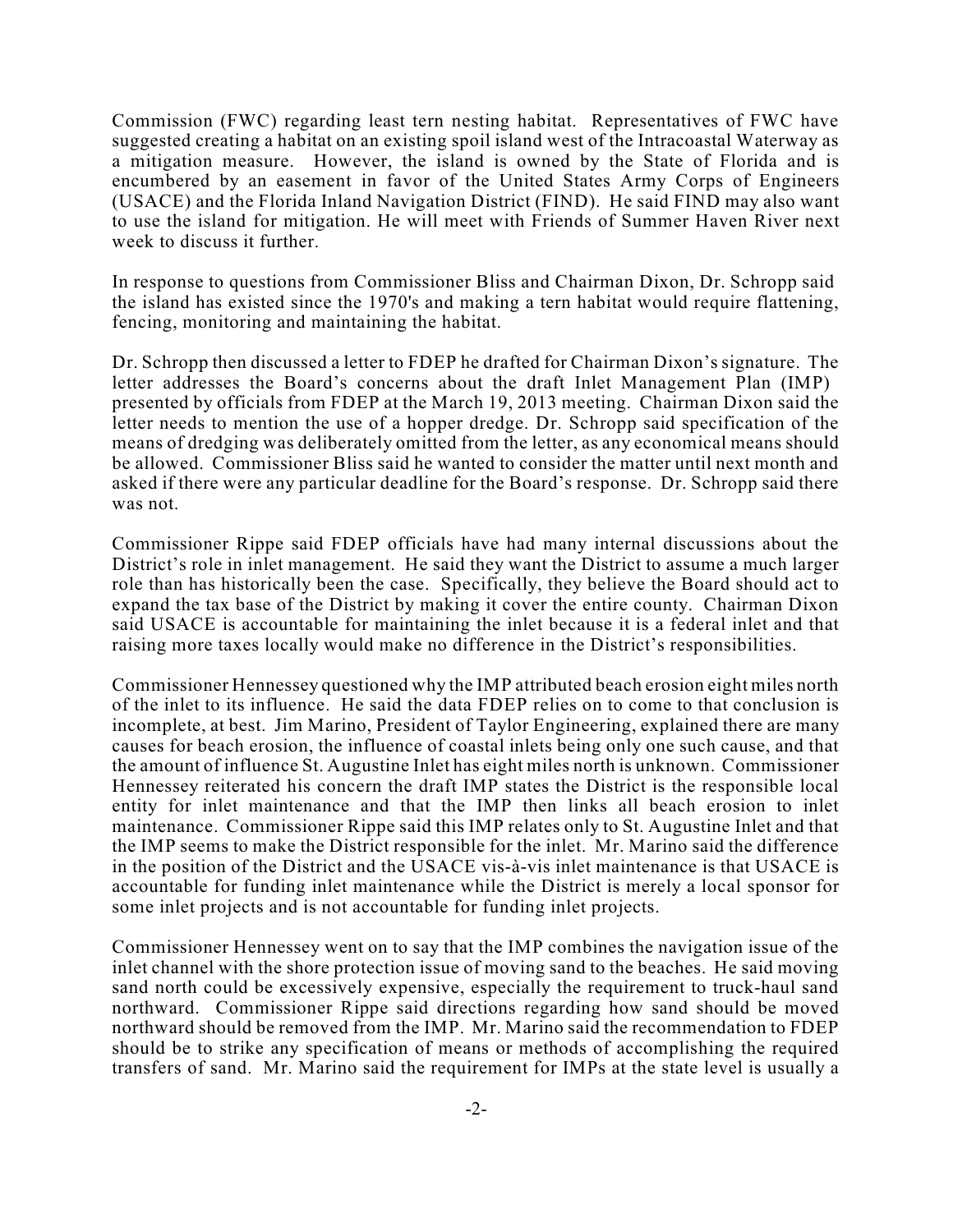hindrance to effective inlet maintenance because USACE is bound to follow IMPs which are old and not regularly updated.

In response to questions by Commissioner Rippe, Dr. Schropp said the effort now should be to have the IMP reflect issues FDEP will consider when permits are requested for shore protection or navigation projects involving the inlet. Mr. Marino added that USACE will deposit sand anywhere FDEP will allow. Commissioner Rippe asked that the IMP be clarified to indicate that annual sand transfer minimums are averages only, not annual requirements. Chairman Dixon said the IMP should make clear that USACE is the "accountable" entity for inlet maintenance funding and that the District is far too small to ever assume responsibility for funding. Dr. Schropp said he would revise the letter to FDEP and provide it prior to the next regular meeting.

### **OLD BUSINESS**

Eric Hellstrom appeared on behalf of St. Johns County Fire and Rescue (SJCFR) to thank the Board for their continuing support. St. Johns County Fire and Rescue is the first northern Florida county ever to receive the Marine Rescue Excellence award given each year by the Florida Beach Patrol Chief's Association. Equipment purchased through grants provided by the District has enabled SJCFR to improve their effectiveness to a level recognized as the highest in Florida.

#### **NEW BUSINESS**

A. St. Johns County Sheriff. Sgt. Jay Bucher, St. Johns County Sheriff's Office (SJSO) said their marine unit, which consists of two vessels, needs equipment costing approximately \$4,200. This equipment consists of three (3) personal EPIRB transmitters and ten (10) inflatable life jackets. A concensus of Board members advised Sgt. Bucher to provide a detailed written proposal for consideration by the Board at the next regular meeting.

B. Election of Officers. An election was held by secret ballot. Barry Benjamin was elected Chairman and Herb Rippe was elected Vice-Chairman.

## **PUBLIC COMMENT**

Lt. Steve Zukowsky, FWC, said the Blessing of the Fleet was cancelled on Easter because of the weather. The county intends to impose an idle-speed zone around the new Vilano Floating Dock. He also reported accidents and incidents at St. Augustine Inlet, Doug Crane Park and St. Augustine Shores.

Commander Steve Fricke, St. Augustine Police Department, said the city has received only one bid to salvage the derelict vessel Tiger Lily for \$6,000. He said that a grant of \$20,000 is available from FIND but that the grant requires existing bids and is offered once per year. According to Fricke, only one likely derelict vessel will remain in District waters after Tiger Lily is removed.

Commissioner Bliss questioned whether funds might be available to remove the sunken vessel north of the Vilano Bridge. Lt. Zukowsky said the vessel is so deep it presents no